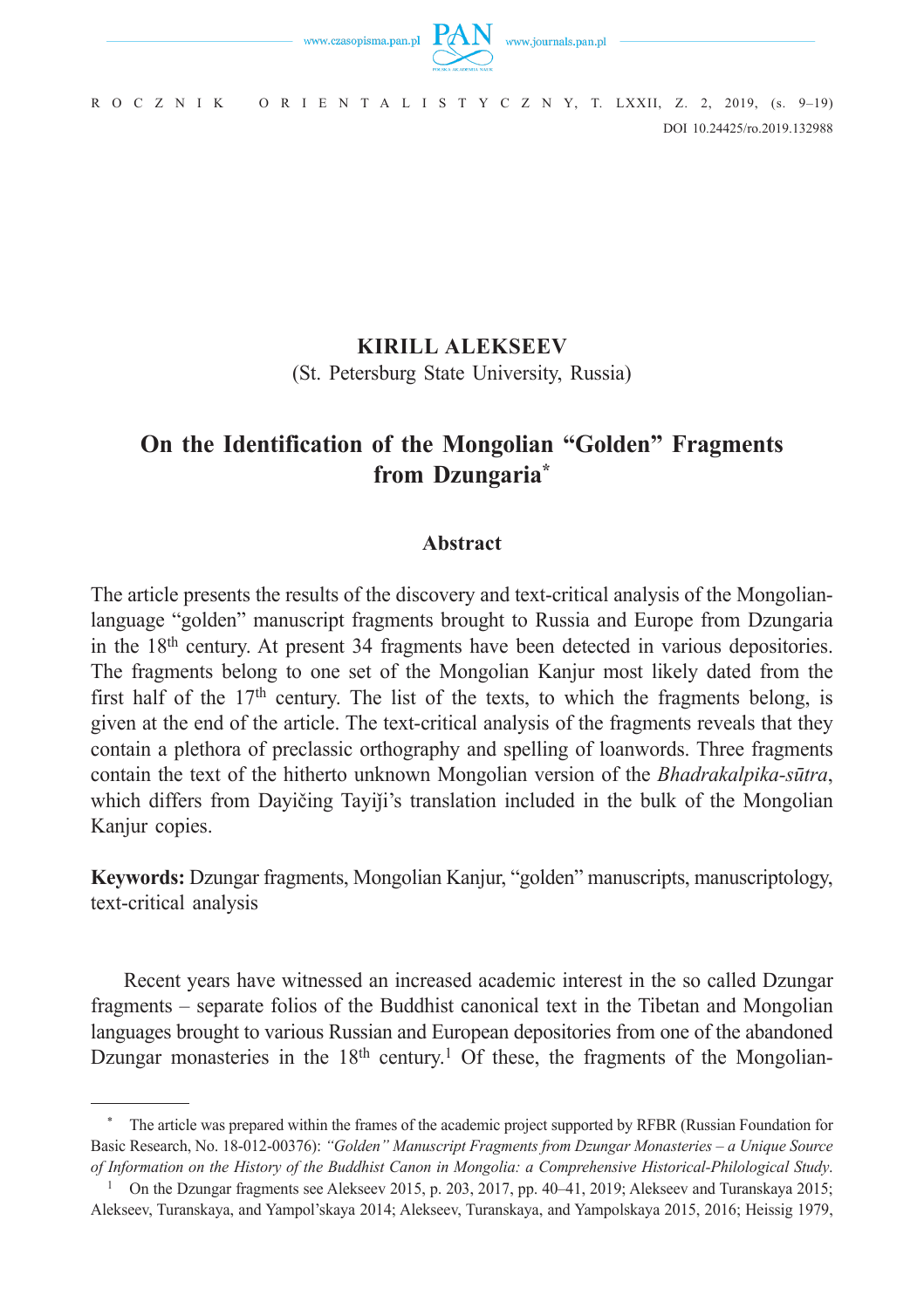

language Kanjur written in gold on a black and blue background (abbreviated as JGF) are of special interest due to their outlook and a certain proximity to the Golden Kanjur kept at the Academy of Social Sciences of Inner Mongolia.

The article represents the final stage of detection, identification and text-critical analysis of JGF preceding the publication of the complete JGF texts. By now 34 folios have been discovered in the following depositories:

- − Institute of Oriental Manuscripts, Russian Academy of Sciences (IOM): 20 fragments, pressmark K 37;
- − British Library (BL): four fragments, pressmarks Sloane 2838 (a), 2838 (b), Stowe 32 F. 13 and F. 14;
- Library of the University of Glasgow (LUG): three fragments, pressmark PL 61;
- − National Library of France (BNF): two fragments, pressmark Tibétain 464;
- Berlin State Library (SB): one fragment, pressmark Ms. or. Fol. 477;
- − Francke Foundations, Halle (FF): one fragment, pressmark R.-Nr. 48;
- − Herzog August Bibliothek, Wolfenbüttel (HAB): one fragment, pressmark Cod. Guelf. 9 Extrav.;
- Kassel University Library (KUL): one fragment, pressmark Ms. orient. Anhang 3;
- Linköping City Library (LCL): one fragment, pressmark OL 3.

The bulk of JGF do not have any markers (like a work or chapter title) that would allow them to be associated with specific canonical texts. Moreover, some of the folios have lost their segments with the markers of the Kanjur sections and volume signatures. Therefore, the identification of JGF was first carried out with the use of the searchable e-texts of the Tibetan Kanjurs accessible at *The Buddhist Canons Research Database*<sup>2</sup> and the *Resources for Kanjur & Tanjur Studies*. 3 Then the corresponding fragments were located within the manuscript Kanjur preserved in the St. Petersburg State University Library (PK), the only complete Mongolian manuscript Kanjur known so far. Finally a thorough text-critical collation of JGF and PK was implemented. The research performed allows certain assumptions to be made about the repertoire and structure of the Kanjur, to which JGF belonged, and for it to be correlated with other Mongolian manuscript Kanjurs.

Interestingly, all the JGF folios belong solely to the initial, i.e. *ka* volumes, of the Kanjur sections, which leaves open the possibility that only these volumes were produced or brought to the Dzungar monasteries. The identification of JGF demonstrated that seven of the 34 folios belong to the five texts of the *Dandir-a*, thirteen – to the *Yum*, two – to the *Olangki*, three – to the one text of the *Erdeni dabqurliγ*, and four – to the one text of the *Vinay-a* sections of the Mongolian Kanjur. The list of the canonical texts to which JGF belong is provided in the *Appendix* to the article. It includes the titles of texts in Sanskrit, Tibetan, and Mongolian; the references to the two existing catalogues of the

<sup>1998,</sup> pp. 158–159; Helman-Ważny, Kriakina, and Zorin 2015; Yampol'skaya 2015; Knüppel 2014; Kollmar-Paulenz 2017; Yampolskaya 2015, 2017; Zorin 2015.

<sup>2</sup> BCRD.

<sup>3</sup> RKTS.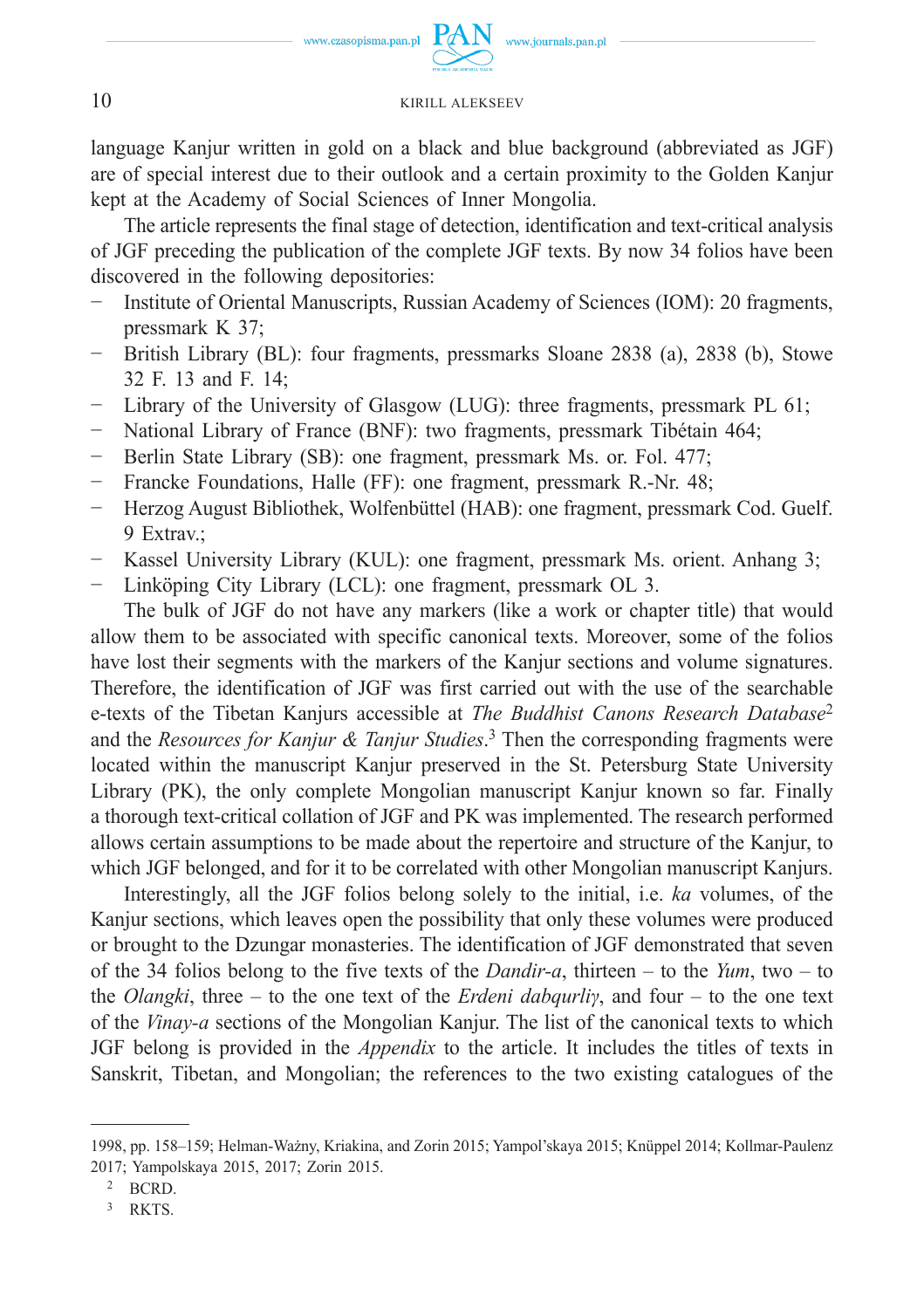

Mongolian Kanjurs by Z.K. Kas'yanenko<sup>4</sup> and L. Ligeti<sup>5</sup> as well as to A Catalogue of the *Comparative Kangyur* compiled by P. Hackett.<sup>6</sup> For the JGF fragments the folio number, the depository, the section/chapter of a text, and the folio(s) numbers of the corresponding fragment in PK that was used for the text-critical collation are given.

Apart from three fragments all JGF represent the same Mongolian translations of the Kanjur texts as those included in PK. Evaluating the results of the text-critical collation of JGF and PK as a whole would be problematic, because the Mongolian Kanjurs amalgamate texts that were translated asynchronously and may preserve peculiarities of the former versions and copies. The results of the analysis may even vary for the textual fragments written down by different scribes. Nevertheless, as at present only 34 JGF folios are available for the study, conclusions can be reached about a certain "concentration" of orthographic and linguistic characteristics in both manuscripts.

Both JGF and PK contain a plethora of preclassic orthography and it is difficult to find specifics that exist in one manuscript and not in the other. Nevertheless, in the cases of variant readings between two manuscripts JGF would reveal a higher concentration of certain orthographic characteristics even within the framework of rather restricted textual materials.

First of all, in JGF the Uyghur *dāleth* is repeatedly used to denote "t" in the possessive suffixes and clitic *-tan*, a combination of the possessive and plural suffixes: *čarai-dai*, *düri-den*, *erke-den-nuγud-i*, *gergei-den*, *iǰaγur-dani*, *iǰaγur-danu*, *öngge-den*, *sedkil-dei*, *tangγariγ-dan* (cf. PK: *čirai-tai*, *düriten*, *erketen-nügüd-i*, *gergei-ten*, *iǰaγur-tan-i*, *iǰaγur-tanu*, *önggeten*, *sedkil-tei*, *tangγariγ-tan*). In contrast, only three such cases can be found in PK: *iǰaγur-dan-u*, *kürdü-den*, *üǰesküleng-dei* (cf. JGF: *iǰaγur-tan-u*, *kürdüten*, *üǰesküleng-tei*).

Secondly, JGF reveal multiple cases where the letters "q" and "γ" are found with front vowels and "k/g" – with the back vowels: *bayalig-ud-un*, *bilig-luγ-a*, *buγaküli*, *čidabagü-üü*, *dulduyidugsan*, *erke-den-nuγud-i*, *örösiyenggüi-luγ-a*, *ridi köl-nuγud-i*, *sakyalig-ud*, *sonosbagü* (cf. PK: *bayaliγ-ud-un*, *bilig-lüge*, *bükül-i*, *čidabaγu-uu*, *dulduyiduγsan*, *erketen-nügüd-i*, *örösiyenggüi-lüge*, *ridi köl-nügüd-i*, *sakyaliγ-ud*, *sonosbaγu*) in comparison with only two such cases in PK: *dengselüγsan-i*, *mergen-luγ-a* (cf. JGF: *dengselügsen-i*, *merged-lüge*).

Similarly, JGF exceed PK with regard to cases where words can be written separately: *ali-ba*, *amur-a*, <sup>7</sup> *čoγ-tu*, *dayin-i daruγsan*, *es-e*, *ǰirγaγulqu-i*, *ner-e-idümü*, *nis-vanis*, *qarangγu-i*, *tamaγ-a-laγdaqui*, *tus-a* with some of these cases repeated several times (cf. PK: *aliba*, *amura*, *čoγtu*, *dayini daruγsan*, *ese*, *ǰirγaγulqui*, *nereyidümü*, *nisvanis*, *qarangγui*, *tamaγalaγdaqui*, *tusa*). Lesser such cases are found in PK: *dayin-i daruγsan*, *keǰiye-de*, *mingγ-a-tu* (cf. JGF: *dayini daruγsan*, *keǰiyede*, *mingγatu*).

Also, relative to PK, JGF offer the archaic spelling of some loanwords, e.g. *lam-a*, *indira*, *mudur-a*, *qi včir-a*, *hung*/*huung*, *ubadiy-a* etc. (cf. PK: *blam-a*, *indra*, *mudr-a*, *hi*/

<sup>4</sup> Kas'yanenko 1993.

<sup>5</sup> Ligeti 1942–1944.

<sup>6</sup> Hackett 2012.

<sup>7 =</sup> Tib. *bya skyibs* – 'a shelter', in particular, 'an overhanging rock shelter', 'clefts in rocks'.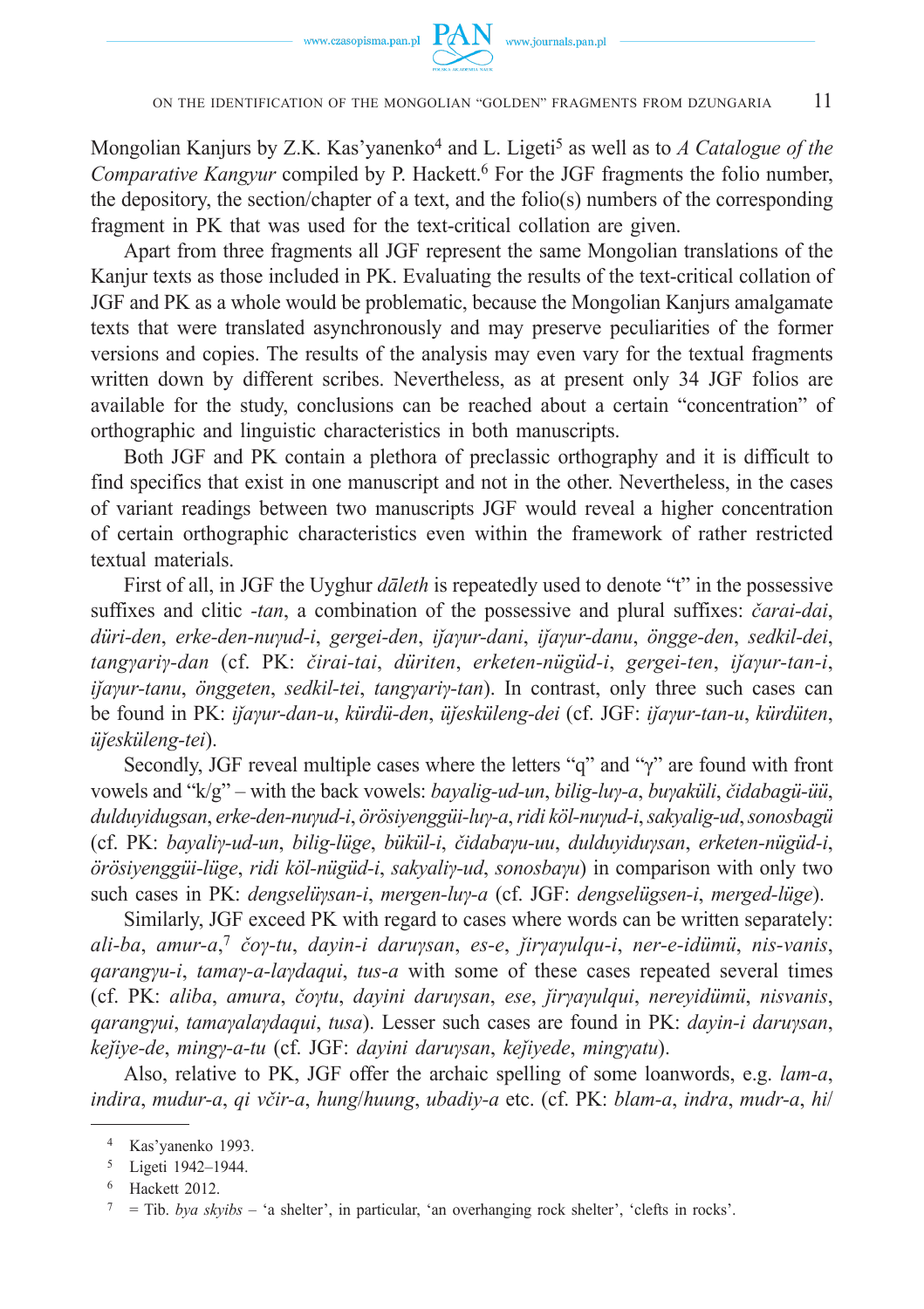

*he' včir*, *huum'*, *ubadini*).8 In the two cases where India is mentioned, JGF give *endkeg* (sic) while PK – *enedkeg* and *hindkeg*. 9 To this JGF add a much more restricted use of the *Galik* alphabet, e.g. *oom*, *kečari*, *tatagata*, *qang* etc. (cf. PK: *o'm'*, *k'e' j'arii*, *d"a ta-a g'ata*, *ham'*) and the characteristic use of "i" at the beginning of the transcribed Tibetan and Sanskrit words, e.g. *irǰudči* < Tib. *rgyud kyi*, *irgalbo* < Tib. *rgyal po*, *inǰan-a* < Skr. *jñāna* (cf. PK: *rgyud' kyi*, *rgyalpo'-i*, *inyan-a*).10

Notably, PK has a number of scribal mistakes indicating that the scribes did not have a complete understanding of the text. Thus, for example, *qamuγ onol-un qaγan* < Tib. *rtog pa thams cad kyi rgyal po* 'king of all comprehensions' is mistakenly changed in PK to *qamuγ nom-un qaγan* 'king of all Dharmas'; *ariluγsan* < Tib. *rnam dag pa* 'utterly pure' – to *ügülegsen* 'the one, who said'; *beke* < Tib. *snag tsha* 'ink' – to *bey-e* 'body'; *itegel* < Tib. *mgon po* 'protector' – to *sedkil* 'thought'; *ölge* < Tib. *spo* 'summit of a mountain' – to *öglige* '*alms*'; *qangγan* < Tib. *tshim* 'to satisfy' – to *qaγan* 'king, khan'; *tari* < Tib. *sgrol ma*, (Skr. *tāra*) 'the saviouress' – to *tarni* 'mantra'; *öber-ün öber-ün düi-ner-i* < Tib. *rang rang gi sring mo* 'each own sister' is rendered in PK as *öber öber-ün-tür-ner-i*, where the word *düi* was turned into the dative-locative suffix *-tür* and so on.

Three JGF fragments represent the hitherto unknown Mongolian version of the *Bhadrakalpika-sūtra* that differs from the Dayičing Tayiji's (late  $16<sup>th</sup>$ -early  $17<sup>th</sup>$  centuries)<sup>11</sup> translation included in the bulk of the Mongolian Kanjur copies (see the *Appendix* Nos. 9.1–9.3). Two of them, preserved in the Berlin State Library and Linköping City Library, have already been examined and published.12 Recently, a fragment kept in the British Library was added to the list (JGF-BL). The folio was purchased among other Mongolian fragments by the Scottish traveler John Bell (1691–1780) in the city of Tobolsk during his journey through Siberia. A note of this event is marked in his travel essays

 $\langle ... \rangle$  – glosses and interpolations,  $d' - \overline{V}$ ,  $d'' - \overline{V}$ ,  $d^* - \overline{V}$ ,  $e' - \overline{V}$ ,  $g' - \overline{V}$ ,  $g' - \overline{V}$ ,  $h' - \overline{V}$ ,  $h'' - \overline{V}$ ,  $h'' - \overline{V}$ ,  $h'' - \overline{V}$ ,  $h'' - \overline{V}$ ,  $h'' - \overline{V}$ ,  $h'' - \overline{V}$ ,  $h'' - \overline{V}$ , 17th century is confusing. On the basis of the fact that the form *hindustānu* is found in the *Mukaddimat al-Adab* dating to the 14<sup>th</sup>–15<sup>th</sup> centuries (Poppe 1938, p. 185) and an analysis of the different versions of Mongolian texts, some scholars see the form *hindkeg* representing the older reading. (Heissig 1957, pp. 77–78; Kollmar-Paulenz 2002, p. 164) Nevertheless, the form *änätkäk* was used in the Uyghur literary monuments even before the 13th century (see Nadeliaev et al. 1969, p. 173; Weiers 1969, p. 56 n. 1). Besides, other scholars adhere to the opposing position. Thus, for example, according to A. Sárközi 1982, p. 467, "in later texts the form *Hindkeg* is more frequent" than *enedkeg*. In our opinion, both forms were equally in use in Mongolian texts at the turn of the  $16th-17th$  centuries. The most eloquent evidence of this is the use of both forms almost on the same page of the *Erdeni Tunumal*, see Elverskog 2003, p. 254 line 598, p. 255 line 613; Kollmar-Paulenz 2001, p. 174 stanza 147, p. 175 stanza 150).

<sup>10</sup> According to W. Heissig 1966, pp. 43–47, the use of prosthetic vowels in the transcription of words in other languages aids dating such Mongolian texts to a time no later than the  $16<sup>th</sup>$ –first half of the  $17<sup>th</sup>$  centuries. It was especially characteristic of the texts produced in Ordos and Tümed at the turn of the  $16th-17th$  centuries (Heissig 1961, p. 575).

<sup>11</sup> W. Heissig identifies him with the well-known Sečen dayičing kiya baysi. On him and his translations see Heissig 1954a, Nos. 5, 16, 1954b, pp. 107–108, 1959, p. 45 n. 5, 1962, pp. 19–20.

12 For details see Alekseev and Turanskaya 2015; Alekseev 2020.

 <sup>8</sup> In transcription of Mongolian text the following symbols are used for the *Galik* letters and editorial marks: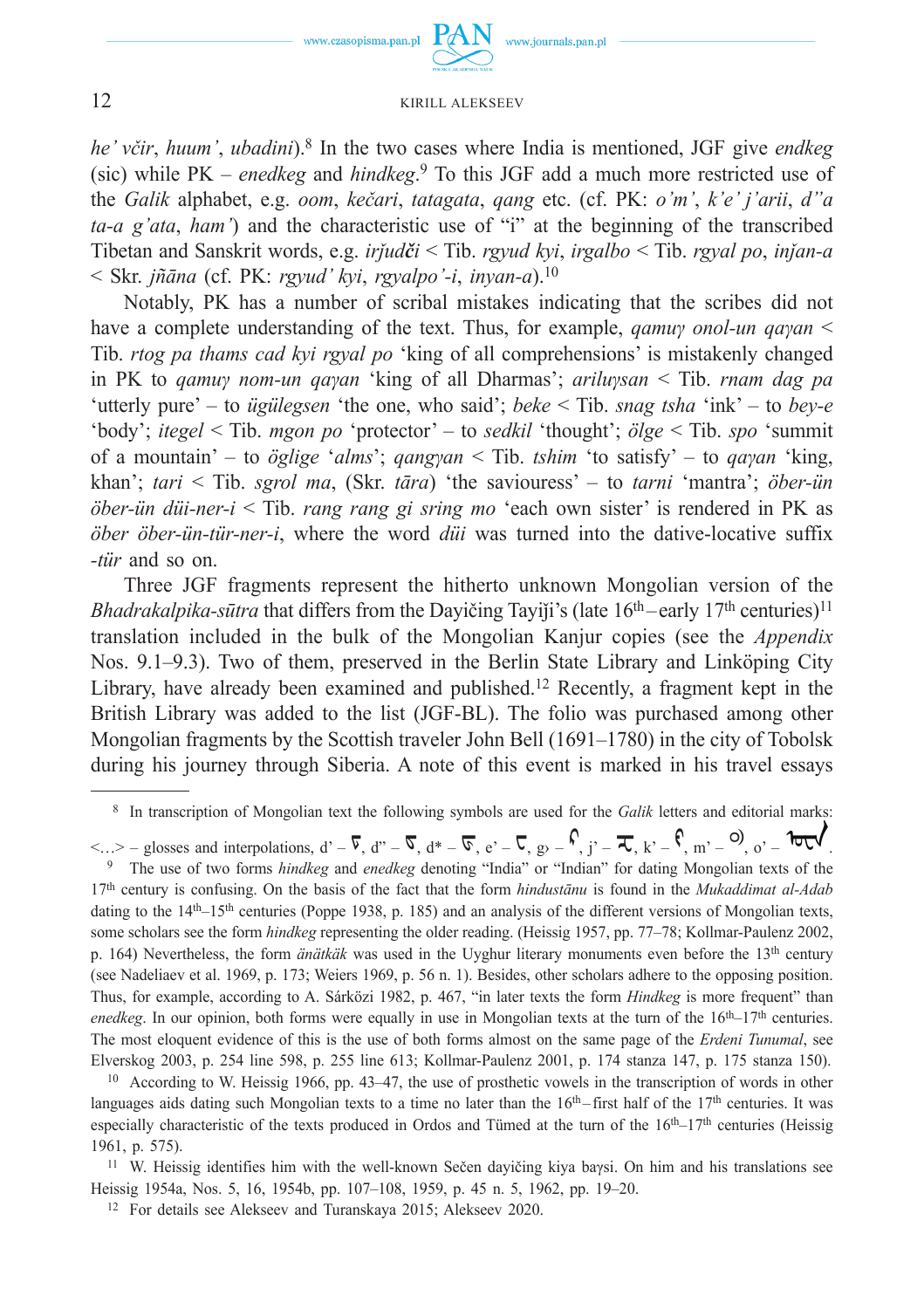

#### ON THE IDENTIFICATION OF THE MONGOLIAN "GOLDEN" FRAGMENTS FROM DZUNGARIA 13

for the year 1719.13 Having returned home, he presented it to the learned antiquarian Sir Hans Sloane whose collection became the foundation for the British Museum.14

This is the 24th folio, belonging to the second chapter (Mong. *bölög*) of the *Bhadrakalpika*. Its text-critical collation with the corresponding PK fragment located on the folio 5v (*Eldeb* section, volume *ka*) adds some interesting new details of the differences between the two Mongolian versions of the *sūtra*, several of which are given below.

Thus, for example, Tib. *rgyal chen bzhi'i ris kyi lha* 'the gods in the abode of the Four Great Kings' is rendered in JGF-BL as almost the reverse translation into Sanskrit *čatur maqaraǰ a kayika-taki tngri*, where Skr. *kāyika* 'belonging to an assemblage or multitude'15 is the equivalent of Tib. *ris* 'group, section, type, class'. PK gives a more conventional *dörben maqaraaǰ as-un ayimaγ-un tngri*. Tib. *gtams pa bye ba sum khri* denoting an extremely large number is translated as *γurban tümen költi kanikar-a toγatan*, where *kanikar-a* < Skr. *kaṅkara* means 'a particular high number'.16 PK gives *mingγan nayud költi γurban tümen*. Similarly, Tib. *'khor los bsgyur ba'i rgyal po*, i.e. '*cakravartin*, universal monarch' > JGF-BL: *čakirvad* vs PK: *kürdüni* (sic) *orčiγuluγči qaγan*; Tib. *mi 'khrugs pa* '[Buddha] Akṣobhya' > JGF-BL: *aksobi* vs PK: *ülü qudqulaγči*. An analogous adherence to the preservation of Sanskrit words is encountered in the 14<sup>th</sup> century Mongolian translation of the *Pañcarakṣā*. Here, Akṣobhya is also rendered as *aksobi*, cakravartin – as *čakiravadi* and Tib. *tshangs rigs kyi lha* 'the gods in the Abode of Brahmā' – as *braqmakayig dakis tngri*.<sup>17</sup> In the late 16<sup>th</sup> century translation by Ayusi Güsi the majority of these terms were translated from Tibetan word by word.<sup>18</sup>

Judging by the identification of JGF and the results of their text-critical collation with PK the Kanjur that they are a part of, belongs to the 1628–1629 Ligdan Khan's manuscript recension and most likely dates from the first half of the  $17<sup>th</sup>$  century. In common with the Hohhot Golden Kanjur, in some aspects of their orthographic and linguistic characteristics, JGF reveal a higher density of preclassic elements.

The presence amongst JGF of the fragments of a hitherto unknown and possibly more archaic version of the *Bhadrakalpika-sūtra* correlates well with the inclusion of the 14th century Mongolian translation of the *Pañcarakṣā* into the Hohhot Golden Kanjur. Both texts are different from the later translations by Dayičing Tayiji and Ayusi Güsi included into the rest of the Mongolian Kanjur copies. This fact allows it to be suggested that within the Ligdan Khan's recension there were at least two groups of Kanjurs – one with the more archaic translations of the abovementioned texts and another, where they were substituted for the later ones.

<sup>13</sup> Bell 1763, p. 193.

<sup>14</sup> See Scott 1904, p. iii; Ayscough 1782, pp. 903–904.

<sup>15</sup> Monier-Williams 1899, p. 274.

<sup>16</sup> Monier-Williams 1899, p. 242. See also Rintchen 1959, I, p. 823: *gtams* – *kaM ka ra* = Mong. *kam' kar-a*.

<sup>17</sup> See, for example, Aalto 1961, pp. 31, 59, 77.

<sup>18</sup> For a description of the Buddhist terminology in the two translations of the *Pañcarakṣā* see Sárközi 2010.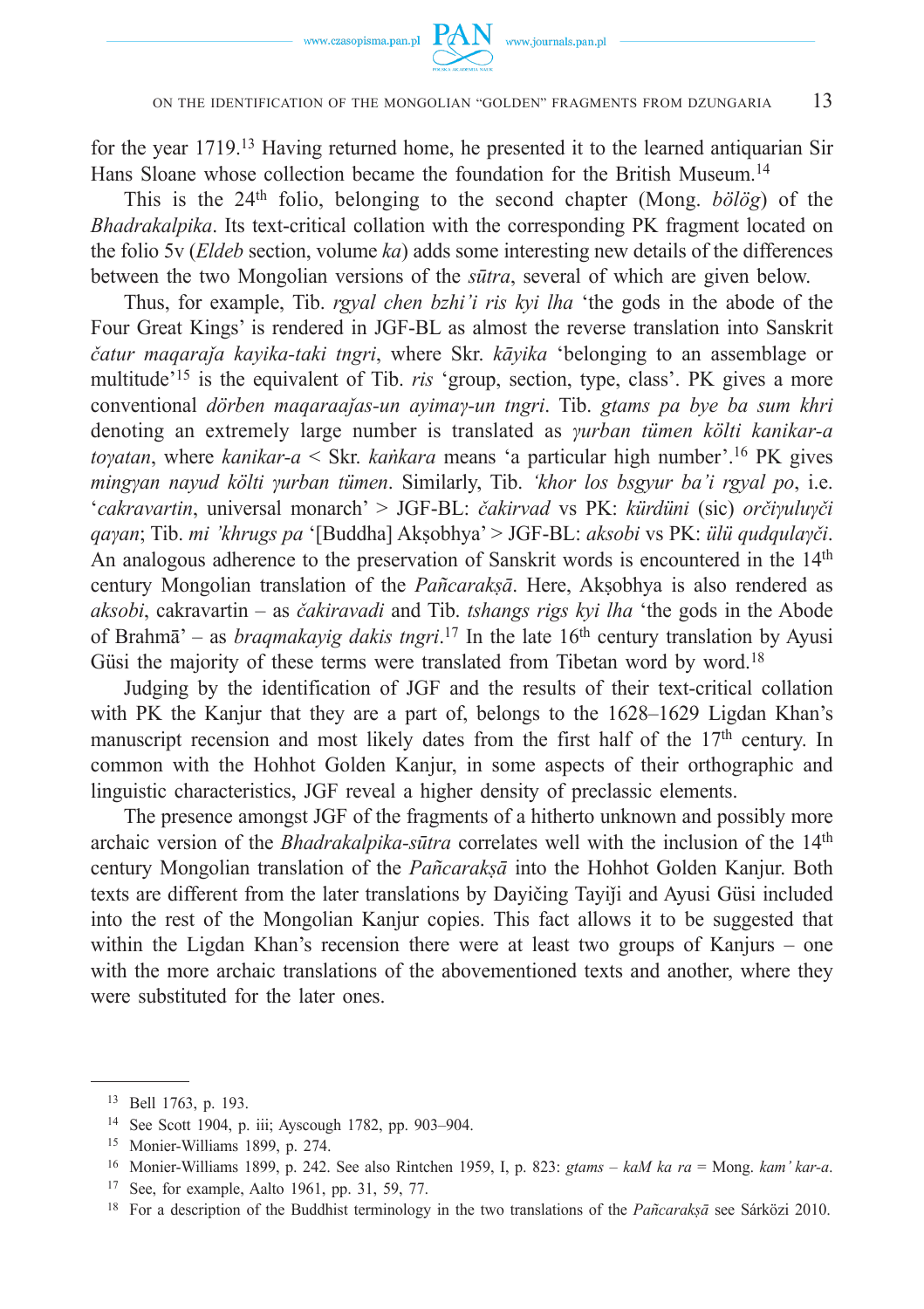

## **Appendix**

#### **I** *Dandir-a* **Section, Volume** *ka*

**1**

Skr. *Paramādibuddhoddhrita-śrī-kālacakra-nāma-tantrarājā*, Tib. *mСhog gi dang po'i sangs rgyas las phyung ba rgyud kyi rgyal po dpal dus kyi 'khor lo zhes bya ba*, Mong. *Angqan-u degedü burqan-ača γarγaγsan čoγ-tu čaγ-un kürdün neretü d"and'iris-<un> qaγan*. 19

Ref.: Kas'yanenko 1993: No. 3; Ligeti 1942–1944: No. 3; Hackett 2012: No. 387. **1.1** F. 140 (BL, Stowe 32 F. 13). 5th *bölög*. PK: 36r.

**1.2** F. 164 (IOM-1).20 5th *bölög*. PK: 42r–42v.

**2**

Skr. *Śrī-sarvabuddha-sama-yoga-ḍākinījāla-saṃbara-nāma-uttaratantra*, Tib. *dPal sangs rgyas thams cad dang mnyam par sbyor ba mkha' 'gro ma sgyu ma bde ba'i mchog ces bya ba'i rgyud bla ma*, Mong. *Čoγ-tu qamuγ burqad-luγ-a tegsi barilduγči d\*agini yelvi ǰirγalang-un manglai neretü degedü d"and'r-a*.

Ref.: Kas'yanenko 1993: No. 7; Ligeti 1942–1944: No. 7; Hackett 2012: No. 391. F. ? (HAB).21 9th *onol*. PK: 60v.

**3–4**

The end of the Skr. *Sarvakalpa-samuccaya-nāma-sarvabuddha-samayoga-ḍākinījālasaṃbara-uttarottaratantra*, Tib. *rTog pa thams cad 'dus pa zhes bya ba sangs rgyas thams cad dang mnyam par sbyor ba mkha' 'gro sgyu ma bde ba'i mchog gi rgyud phyi ma'i phyi ma*, Mong. *Qamuγ onol-<i> quriyaγsan ner-e-tü qamuγ burqad-luγ-a tegsi barilduγči d\*agini yelvi ǰirγalang-un degedü-yin qoyitu d"and'r-a*.

Ref.: Kas'yanenko 1993: No. 8; Ligeti 1942–1944: No. 8; Hackett 2012: No. 392.

The beginning of the Skr. *Hevajra-tantra-rāja-nāma*, Tib. *Kye'i rdo rje zhes bya ba rgyud kyi rgyal po*, Mong. *Qi včir-a neretü dandaris-un qaγan*. 22

Ref.: Kas'yanenko 1993: No. 9; Ligeti 1942–1944: No. 9; Hackett 2012: No. 440 (a). F. 276 (IOM-2). PK: 73r.

**4**

Tib. *Ki'i (kye'i) rdo rje mkha' 'gro ma dra ba'i sdom pa'i rgyud kyi rgyal po*. In PK this text is the part of the Mong. *Qi včir-a neretü dandaris-un qaγan*. 23

Ref.: Kas'yanenko 1993: No. 9; Ligeti 1942–1944: No. 9; Hackett 2012: No. 440 (b). F. 309 (LUG).<sup>24</sup> 6<sup>th</sup> – 7<sup>th</sup> *bölög*. PK: 81v–82r.

22 The only text title preserved in JGF.

<sup>&</sup>lt;sup>19</sup> Except for No. 4 of the list the Mongolian titles of the texts are given according to PK.

<sup>20</sup> The numbers of the IOM fragments are given according to the list in Alekseev, Turanskaya, and Yampolskaya 2016: 95–101.

<sup>&</sup>lt;sup>21</sup> For the description and analysis of the fragment see Alekseev, Turanskaya, and Yampolskaya 2015; Heissig 1979; Wolf-Dieter 1986, Part 1: 10 No. V).

<sup>23</sup> See above.

<sup>24</sup> For the description of the fragment see Weston 2018, p. 192.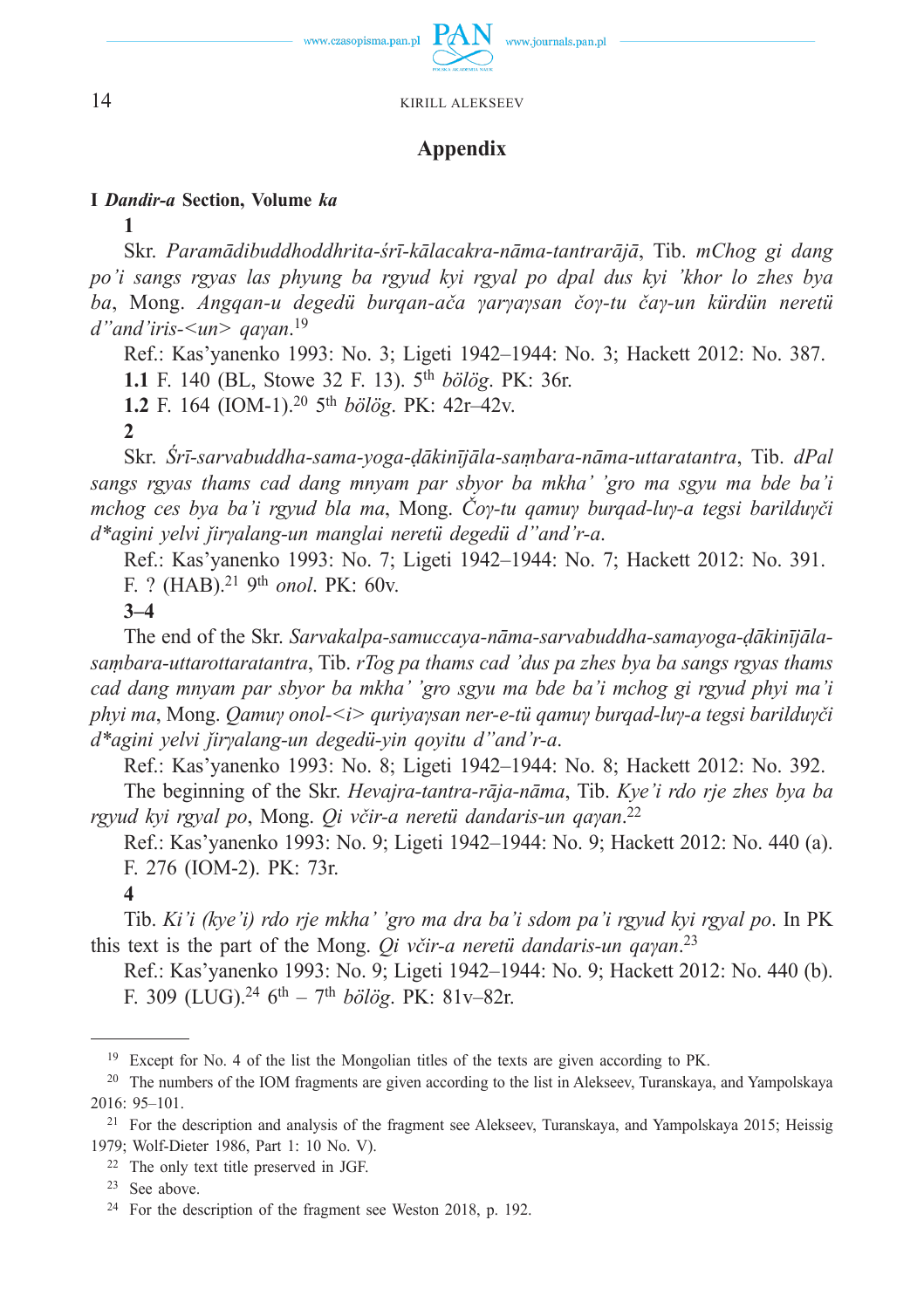



ON THE IDENTIFICATION OF THE MONGOLIAN "GOLDEN" FRAGMENTS FROM DZUNGARIA 15

**5**

Skr. *Ārya-ḍākinī-vajrapañjara-mahātantrarāja-kalpa-nāma*, Tib. *'Phags pa mkha' 'gro ma rdo rje gur zhes bya ba'i rgyud kyi rgyal po chen po'i brtag pa*, Mong. *Qutuγ-tu d\*agini včir darma-tu kemegdekü dand'aras-un qaγan-u onol*.

Ref.: Kas'yanenko 1993: No. 10; Ligeti 1942–1944: No. 10; Hackett 2012: No. 441. **5.1** F. 335 (IOM-3). 7th – 8th *bölög*. PK: 88r.

**5.2** F. ? (IOM-17).25 8th *bölög*. PK 88v–89r.

#### **II** *Yum* **Section, Volume** *ka*

**6**

Skr. *Śatasāhasrikā-prajñāpāramitā*, Tib. *Shes rab kyi pha rol tu phyin pa stong phrag brgya pa*, Mong. *Bilig-ün činadu kürügsen ǰaγun mingγan toγ-a-tu*.

Ref.: Kas'ianenko 1993: No. 524; Ligeti 1942–1944: No. 746; Hackett 2012: 25.

**6.1** F. ? (IOM-20).26 2nd – 3rd *bölög*. PK: 5v–6r.

**6.2** F. 62 (IOM-5). 4th *bölög*. PK: 17v–18r.

**6.3** F. ? (BL, Sloane 2838 (b)). 6th *bölög*. PK: 23v.

**6.4** F. 153 (IOM-6). 10th *bölög*. PK: 41r.

**6.5** F. 156 (IOM-4).27 10th *bölög*. PK: 41v–42r.

**6.6** F. ? (IOM-18). 15th–16th *bölög*. PK: 62r–62v.

**6.7** F. 240 (IOM-7). 16th *bölög*. PK: 65v.

**6.8** F. 278 (IOM-8). 19th *bölög*. PK: 75r.

**6.9** F. 316 (LUG).28 21st *bölög*. PK: 84v.

**6.10** F. ? (FF). 21st – 22nd *bölög*. PK: 88r.

**6.11** F. ? (IOM-19).29 22nd *bölög*. PK: 89r.

6.12 Two fragments of F. 348 (IOM-9, 21).30 22nd *bölög*. PK: 89v–90r.

**6.13** F. 353 (IOM-10). 23rd *bölög*. PK: 93v–94r.

## **III** *Olangki* **Section, Volume** *ka*

**7**

Skr. *Buddha-avataṃsaka-nāma-mahāvaipūlya-sūtra*, Tib. *Sangs rgyas phal po che zhes bya ba shin tu rgyas pa chen po'i mdo*, Mong. *Olanki burqan neretü masida delgeregsen yeke sudur*.

Ref.: Kas'yanenko 1993: No. 546; Ligeti 1942–1944: No. 842; Hackett 2012: No. 61. **7.1** F. 47 (BNF). 4th *keseg*. PK: 10v.

26 The *incip*. and *term*. in Alekseev, Turanskaya, and Yampolskaya 2016: No. 20 should be swapped.

27 The number of the folio in Alekseev, Turanskaya, and Yampolskaya 2016, No. 4 should be changed from

56 to 156. The foliation contains a hardly visible cross denoting a hundred.

<sup>25</sup> The *incip*. and *term*. in Alekseev, Turanskaya, and Yampolskaya 2016: No. 17 should be swapped.

<sup>28</sup> The description of the folio see in Weston 2018, p. 192.

<sup>29</sup> The *incip*. and *term*. in Alekseev, Turanskaya, and Yampolskaya 2016, No. 19 should be swapped.

<sup>30</sup> For fragment No. 21 the *incip*. and *term*. in Alekseev, Turanskaya, and Yampolskaya 2016: No. 21 should be swapped.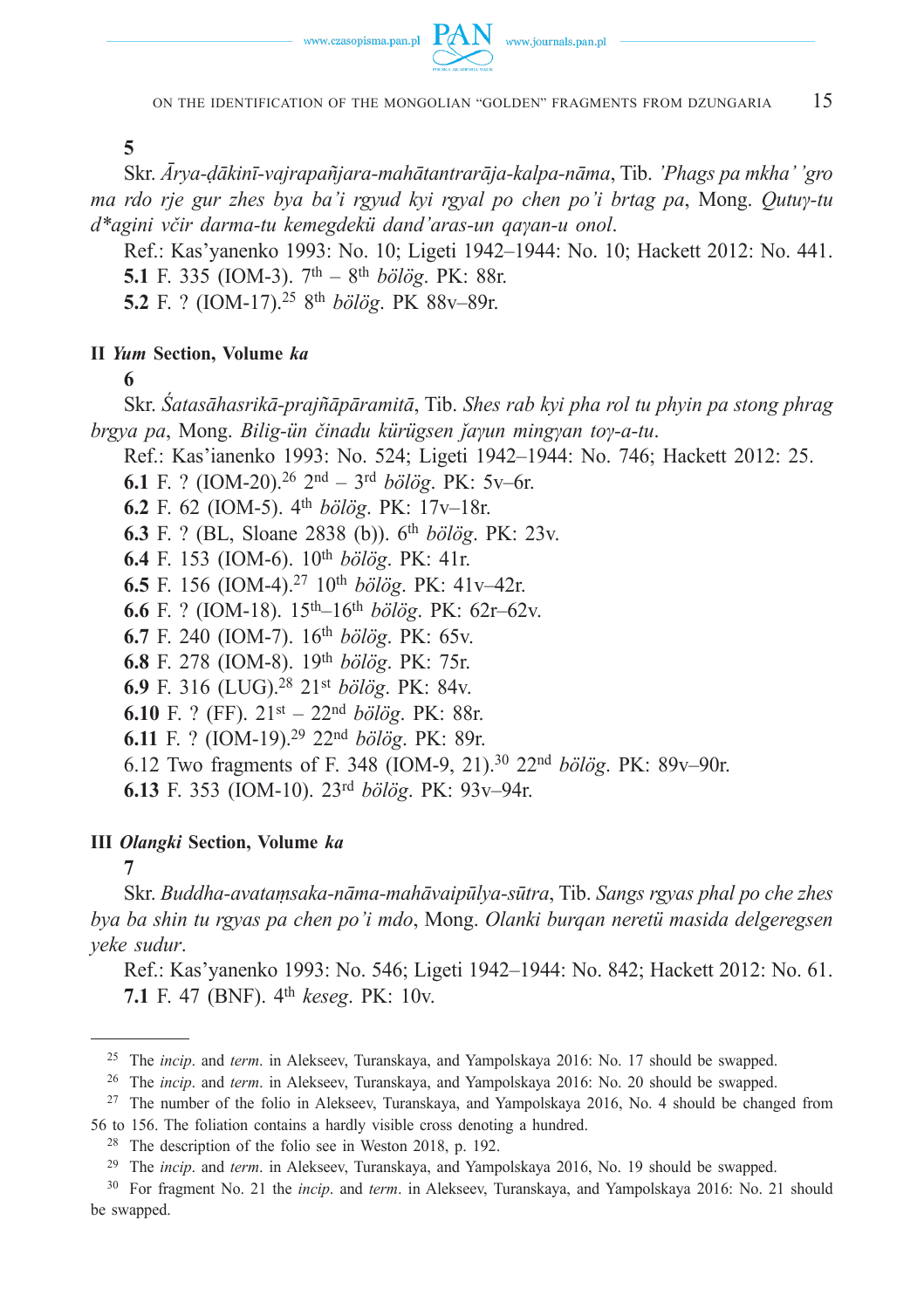

**7.2** F. 68 (IOM-11). 5th *keseg*. PK: 16v. **7.3** F. 153 (BNF). 10th–11th *keseg*. PK: 38v. **7.4** F. 211 (IOM-12). 16th *keseg*. PK: 55r.

#### **IV** *Erdeni Dabqurliγ* **Section, Volume** *ka*

**8**

Skr. *Ārya-anantamukha-pariśodhana-nirdeśa-parivarta-nāma-mahāyāna-sūtra*, Tib. *'Phags pa sgo mtha' yas pa rnam par sbyong ba bstan pa'i le'u zhes bya ba theg pa chen po'i mdo*, Mong. *Qutuγ-tu kiǰaγalal ügei teyin ariluγsan qaγalγ-a-yi uqaγuluγsan neretü yeke kölgen sudur*.

Ref.: Kas'yanenko 1993: No. 558; Ligeti 1942–1944: No 793; Hackett 2012: No. 63. **8.1** F. 59 (BL, Stowe 32 F. 14). 2nd *keseg*. PK: 13v. **8.2** F. 88 (KUL).31 3rd *keseg*. PK: 20r–20v.

**8.3** F. 89 (IOM-16). 3rd *keseg*. PK: 20v.

#### **V** *Eldeb* **Section, Volume** *ka*

**9**

Skr. *Ārya-bhadrakalpika-nāma-mahāyāna-sūtra*, Tib. *'Phags pa bskal pa bzang po pa zhes bya ba theg pa chen po'i mdo*, Mong. *Qutuγ-tu sayin čaγ-un neretü yeke kölgen sudur*. Ref.: Kas'yanenko 1993: No. 615; Ligeti 1942–1944: No. 849; Hackett 2012: No. 111. **9.1** F. 24 (BL, Sloane 2838 (a)). 2nd *bölög*. PK: 5v. **9.2** F. 81 (SB).32 6th *bölög*. PK: 16v. **9.3** F. 109? (LCL).33 7th *bölög*. PK: 21v.

#### **VI** *Vinay-a* **Section, Volume** *ka*

**10**

Skr. *Vinaya-vastu*, Tib. *'Dul ba gzhi*, Mong. *Nomoγadqaqui sitügen*. Ref.: Kas'yanenko 1993: No. 599; Ligeti 1942–1944: No. 1125; Hackett 2012: No. 1. **10.1** F. 53 (LUG).34 4th *keseg*. PK: 15v. **10.2** F. 216 (IOM-13). 15th *keseg*. PK: 59v–60r. **10.3** F. 284 (IOM-14). 19th *keseg*. PK: 78v. **10.4** F. 449 (IOM-15). 30th *keseg*. PK: 126r–126v.

<sup>31</sup> The fragment is published in Knüppel 2014, pp. 11–14, pp. 95–98. In M. Knüppel's transcription the *recto* and *verso* sides of the folio are confused.

 $32$  For the description and analysis of the fragment see Alekseev and Turanskaya 2015.

<sup>33</sup> For the description and analysis of the fragment see Heissig 1979, pp. 200–202; Alekseev 2019.

<sup>34</sup> See the description of the folio in Weston 2018, p. 192.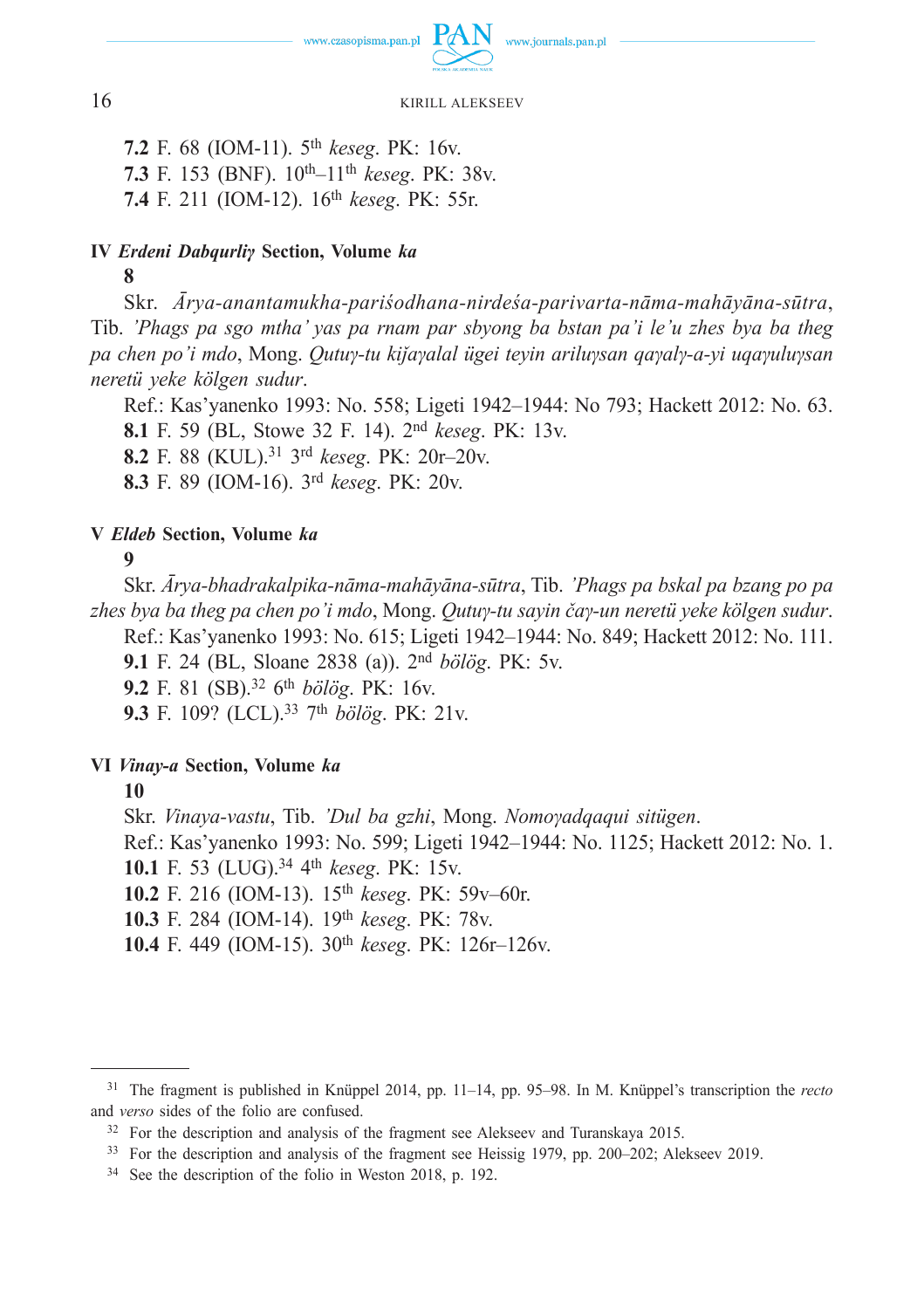

#### **Abbreviations**

- BCRD The Buddhist Canons Research Database
- BL British Library
- BNF National Library of France
- FF Francke Foundations
- HAB Herzog August Bibliothek
- IOM Institute of Oriental Manuscripts
- JGF Dzungar "golden" fragments
- KUL Kassel University Library
- LCL Linköping City Library
- LUG Library of the University of Glasgow
- PK St. Petersburg manuscript Kanjur
- RKTS Resources for Kanjur & Tanjur Studies
- SB Berlin State Library

#### **Bibliography**

- Aalto, Pentti (ed.), 1961, *Qutuγ-u pañcarakṣā kemekü tabun sakiyan neretü yeke kölgen sudur: nach dem stockholmer Xylograph 15.1.699*, Asiatische Forschungen 10, Otto Harrassowitz, Wiesbaden.
- Alekseev, Kirill, 2015, *Mongol'skiy Gandzhur: genezis i struktura,* "Strany i narody Vostoka" XXXVI, pp. 190–228.
- 2017, *On the Correlations between the Copies of the Mongolian Manuscript Kanjur*, in S. Chuluun (ed.) *Mongol Ganzhuur: olan ulsyn sudalgaa*, Shinzhlekh ukhaany akademi, Tüükh, arkheologiyn khüreelen, Ulaanbaatar, pp. 37–50.
- 2020, *A Note on the So-Called Codex Renatus Lincopensis* (in print).
- Alekseev, Kirill, Anna Turanskaya, and Natalia Yampol'skaya, 2014, *Fragmenty mongol'skogo rukopisnogo Gandzhura v sobranii IVR RAN*, "Pis'mennye pamyatniki Vostoka" 1 (20), pp. 206–224.
- Alekseev, Kirill, and Anna Turanskaya, 2015, *A Folio from the Berlin State Library Additional Remarks on the History of the Mongolian Kanjur* , "Rocznik Orientalistyczny" LXVIII (2), pp. 9–23.
- Alekseev, Kirill, Anna Turanskaya, and Natalia Yampolskaya, 2015, *The First Mongolian Manuscript in Germany Reconsidered*, "Written Monuments of the Orient" 1, pp. 67–77.
- 2016, *Mongolian Golden Kanjur Fragments in the Collection of the IOM, RAS*, "Written Monuments of the Orient" 1, pp. 85–105.
- Ayscough, Samuel, 1782, *A Catalogue of the Manuscripts Preserved in the British Museum Hitherto Undescribed*, Vol. II, Printed for the complier by J. Rivington, jun., London.
- BCRD, *The Buddhist Canons Research Database. A Project of the American Institute of Buddhist Studies (AIBS) and the Columbia University Center for Buddhist Studies (CCBS)*. Accessed July 3, 2019. <http://databases.aibs.columbia.edu/>.
- Bell, John, 1763, *Travels from St. Petersburg in Russia to Diverse Parts of Asia*, 2 vols, Robert and Andrew Foulis, Glasgow.
- Elverskog, Johan (ed.), 2003, *The Jewel Translucent Sūtra: Altan Khan and the Mongols in the Sixteenth Century*, Brill's Inner Asian Library, Vol. 8, Brill, Leiden, Boston.
- Hackett, Paul G., 2012, *A Catalogue of the Comparative Kangyur (Bka'-'gyur dpe bsdur ma)*, Treasury of the Buddhist Sciences Series, American Institute of Buddhist Studies, New York.
- Heissig, Walther, 1954a, *Die Pekinger lamaistischen Blockdrucke in mongolischer Sprache: Materialien zur mongolischen Literaturgeschichte*, Otto Harrassowitz, Wiesbaden.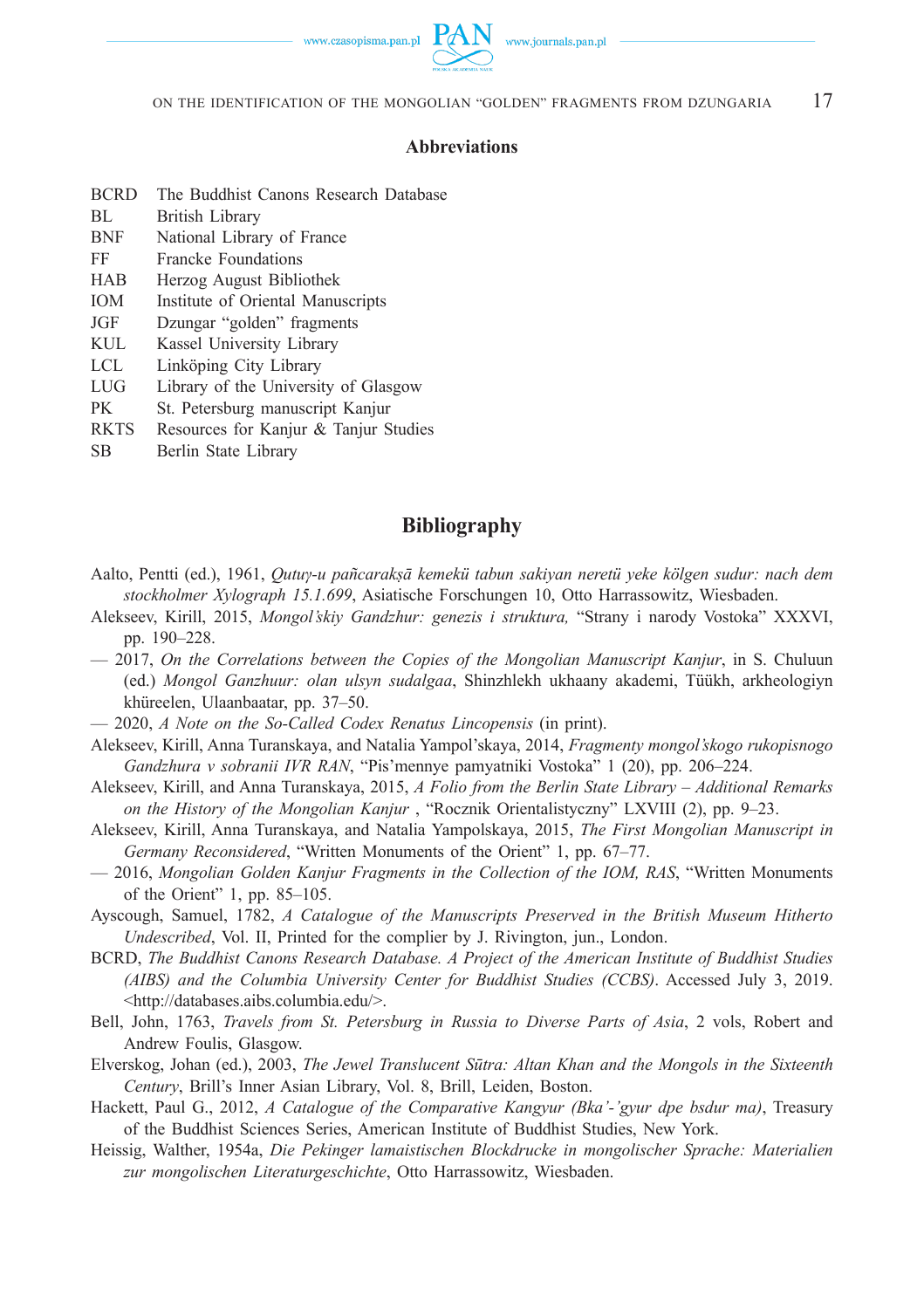

- 1954b, *Zur geistigen Leistung der neubekehrten Mongolen des späten 16. und frühen 17. Jhdts.*, "Ural-Altaische Jahrbücher" XXVI (1–2), pp. 101–16.
- 1957, *Zur Entstehungsgeschichte der Mongolischen Kandjur-Redaktion der Ligdan Khan-Zeit (1628– 1629)*, in: *Studia Altaica. Festschrift für Nikolaus Poppe zum 60. Geburtstag am 8. August 1957*, Studia Altaica, Otto Harrassowitz, Wiesbaden, pp. 71–87.
- 1959, *Die Familien- und Kirchengeschichtsschreibung der Mongolen. Teil I: 16.–18. Jahrhundert,* Asiatische Forschungen, Band 5, Otto Harrassowitz, Wiesbaden.
- 1961, *Eine kleine mongolische Klosterbibliothek aus Tsakhar,* "Jahrbuch des Bernischen Historischen Museums in Bern 1959–1960" XXXIX–XL, pp. 557–590.
- 1962, *Beiträge zur Übersetzungsgeschichte des mongolischen buddhistischen Kanons,* Abhandlungen der Akademie der Wissenschaften in Göttingen. Philologisch-historische Klasse, Folge 3, No. 50, Vandenhoeck & Ruprecht, Göttingen.
- 1966, *Die mongolische Steininschrift und Manuskriptfragmente aus Olon süme in der Inneren Mongolei*, Abhandlungen der Akademie der Wissenschaften in Göttingen. Philologisch-Historische Klasse, Folge 3, No 63, Vandenhoeck & Ruprecht, Göttingen.
- 1979, *Die erste mongolische Handschrift in Deutschland*, "Zentralasiatische Studien" 13, pp. 191–214.
- 1998, *Some Remarks on the Question of the First Translation of the Mongolian Kandjur*, in: *Essays on Mongol Studies. Commemorative Volume to the 70 Year Birthday of Academician Sh. Bira*, Olon ulsyn mongol sudlalyn holboo, Ulaanbaatar, pp. 155–160.
- Helman-Ważny, Agnieszka, Liubov Kriakina, and Alexander Zorin, 2015, *The First Tibetan Leaves Acquired by the St. Petersburg Academy of Sciences: Conservation Issues, Content and Paper Analysis*, "Written Monuments of the Orient" 2, pp. 61–67.
- Yampol'skaya, Natalia, 2015, *Svodnyi perechen' fragmentov rukopisei 'chernykh' mongol'skikh gandzhurov v kollektsii IVR RAN*, "Mongolica" XV, pp. 48–58.
- Kas'yanenko, Zoya K., 1993, *Katalog peterburgskogo rukopisnogo "Gandzhura"*, "Pamyatniki pis'mennosti Vostoka" CII, Bibliotheca Buddhica XXXIX, "Nauka", Izdatel'skaya firma "Vostochnaya literatura", Moskva.
- Knüppel, Michael, 2014, *Vom Irtysch nach Kassel: zum Problem der ersten mongolischen und tibetischen Handschriften in Deutschland*, Schriften der Universitätsbibliothek Kassel 12, Kassel Univ. Press, Kassel.
- Kollmar-Paulenz, Karénina, 2001, *Erdeni tunumal neretü sudur: die Biographie des Altan qaghan der Tümed-Mongolen: ein Beitrag zur Geschichte der religionspolitischen Beziehungen zwischen der Mongolei und Tibet im ausgehenden 16. Jahrhundert*, Asiatische Forschungen, Bd. 142, Harrassowitz Verlag, Wiesbaden.
- 2002, *The Transmission of the Mongolian Kanjur: A Preliminary Report*, in: Helmut Eimer and David Germano (eds.), *The Many Canons of Tibetan Buddhism. PIATS 2000: Tibetan Studies: Proceedings of the Ninth Seminar of the International Association for the Tibetan Studies, Leiden 2000*, Brill, Leiden, Boston, Köln, pp. 151–176.
- 2017, *The Mongolian Kanjur* Some Remarks about the Current State of Research, in: S. Chuluun (ed.) *Mongol Ganzhuur: olan ulsyn sudalgaa*, Shinzhlekh ukhaany akademi, Tüükh, arkheologiyn khüreelen, Ulaanbaatar, pp. 17–36.
- Ligeti, Louis, 1942–1944, *Catalogue du Kanǰur Mongol imprimé: Catalogue*, Vol. I, Bibliotheca Orientalis Hungarica, III, Société Körösi Csoma, Budapest.
- Monier-Williams, Monier, 1899, *A Sanskrit-English Dictionary: Etymologically and Philologically Arranged with Special Reference to Cognate Indo-European Languages, revised by E. Leumann, C. Cappeller, et al*, Clarendon Press, Oxford.
- Nadelyaev, V. M., D. M. Nasilov, Ė. R. Tenishev, and A. M. Sccherbak (eds.), 1969, *Drevnetyurkskiy Slovar'*, Izdatel'stvo "Nauka", Leningradskoe otdeleniye, Leningrad.
- Poppe, Nicholas, 1938, *Mongol'skiy Slovar' Mukaddimat Al-Adab. Chast' I–II*, Trudy Instituta Vostokovedeniya, XIV, Izdatel'stvo Akademii Nauk SSSR, Moskva, Leningrad.